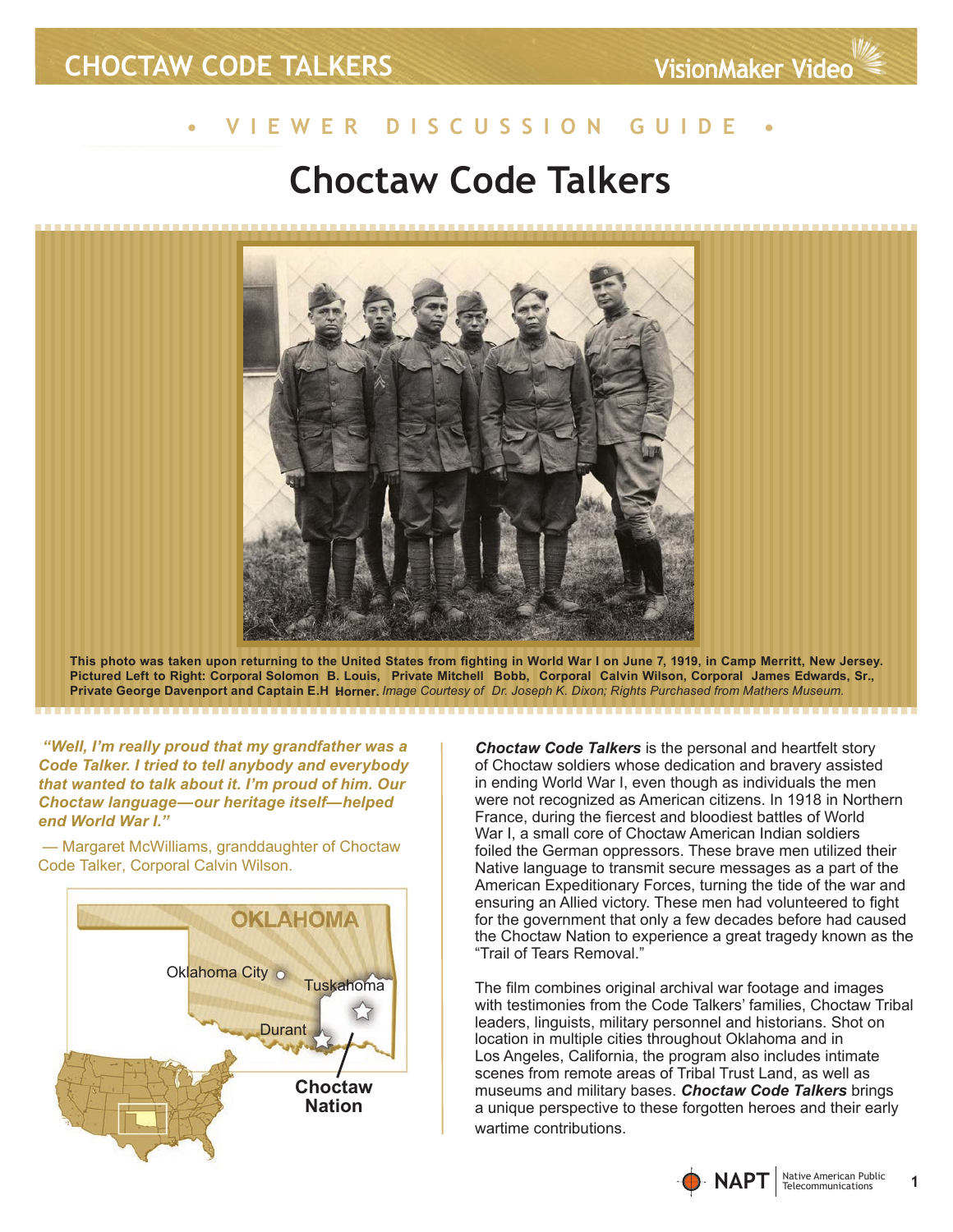**This Viewer Discussion Guide is designed to encourage deeper exploration and conversations about the film and explore issues surrounding patriotism, honor and heritage.** 



**Valerie Red-Horse** *Image Courtesy of Red-Horse Native Productions, Inc.*

### Producer's Notes

### **Valerie Red-Horse (Cherokee), Producer/Director/Writer**

"The Choctaw story of the original Code Talkers in World War I, which set an incredible precedent in military history, is an American Story that deserves to be told. As a filmmaker, I am very passionate about honoring the memories of these brave men—for our own community and the community at large. I was struck by the pathos of the situation when the families recounted how many of these men went to war to "prove" they were truly loyal Americans—since they were not yet citizens, did not feel trusted and could not call America their home officially. To then realize the full impact of the contribution they made to the War and our Allied victory by using their language—yet were not honored or given proper benefits upon their return—motivated me to tell their story properly and passionately. Interestingly enough, their families are not bitter or angry, but instead only demonstrate great pride in their ancestors' service to this country. I hope the film *Choctaw Code Talkers* instills a sense of renewed pride in the younger generation and a realization of the dedication of our Armed Services—those who have gone before us. I hope, too, that there might be a new focus of education and inspiration related to the Choctaw Nation and their powerful spirituality and their commitment to God, family and country, which has endured."

## By the Numbers

For **hundreds of years** before Europeans came to the United States, the Choctaw Nation was a Tribe comprised of farmers who lived in what is now the southeastern U.S. until the Federal government forcibly removed most Tribal members in **1830** to Southeastern Oklahoma in what became known as the "Trail of Tears." Tribal members have overcome diversity to grow nearly **200,000** strong—the country's third largest Tribe.

The Choctaw's serving in World War I, notates the **first** "Code Talkers"— soldiers willing to use their Native languages to send messages that the enemy forces could not understand.

The Choctaws volunteered for the army in **1915** although the United States did not enter the World War I until **1917**.

On **June 2, 1924**, the United States government approved the Citizen Act which made the Choctaws and **125,000**  other Natives U.S. citizens.

In **1944**, a reservation was set up for the descendants of the Choctaw people who resisted or otherwise evaded the removal of the Choctaws to Oklahoma. They are called "The Mississippi Band of Choctaw Indians." However, the group of soldiers known as the Choctaw Code Talkers all came from the Oklahoma Choctaw Nation which is recognized as a related but separate sovereign entity with Trust Land in the Southeast corner of Oklahoma.

On **November 3, 1989**, France gave the Choctaw Code Talkers an award, named *Chevalier de l'Ordre National du Merité*, for their part in World War I.

In **2008**, Congress approved and the President of the United States signed legislation, *Bill H.R. 4544* known as the *Choctaw Recognition Act of 2008*, allowing the minting of a medal for the Native American Code Talkers of World War I and World War II. As of **2010**, no one has been awarded the medals yet.

**Three decades** after the "Trail of Tears," the Choctaw people had rebuilt their social and economic bases. In **1934**, they re-established their own constitutional republic, and by **1836** they were running eleven elementary schools and nine high schools.

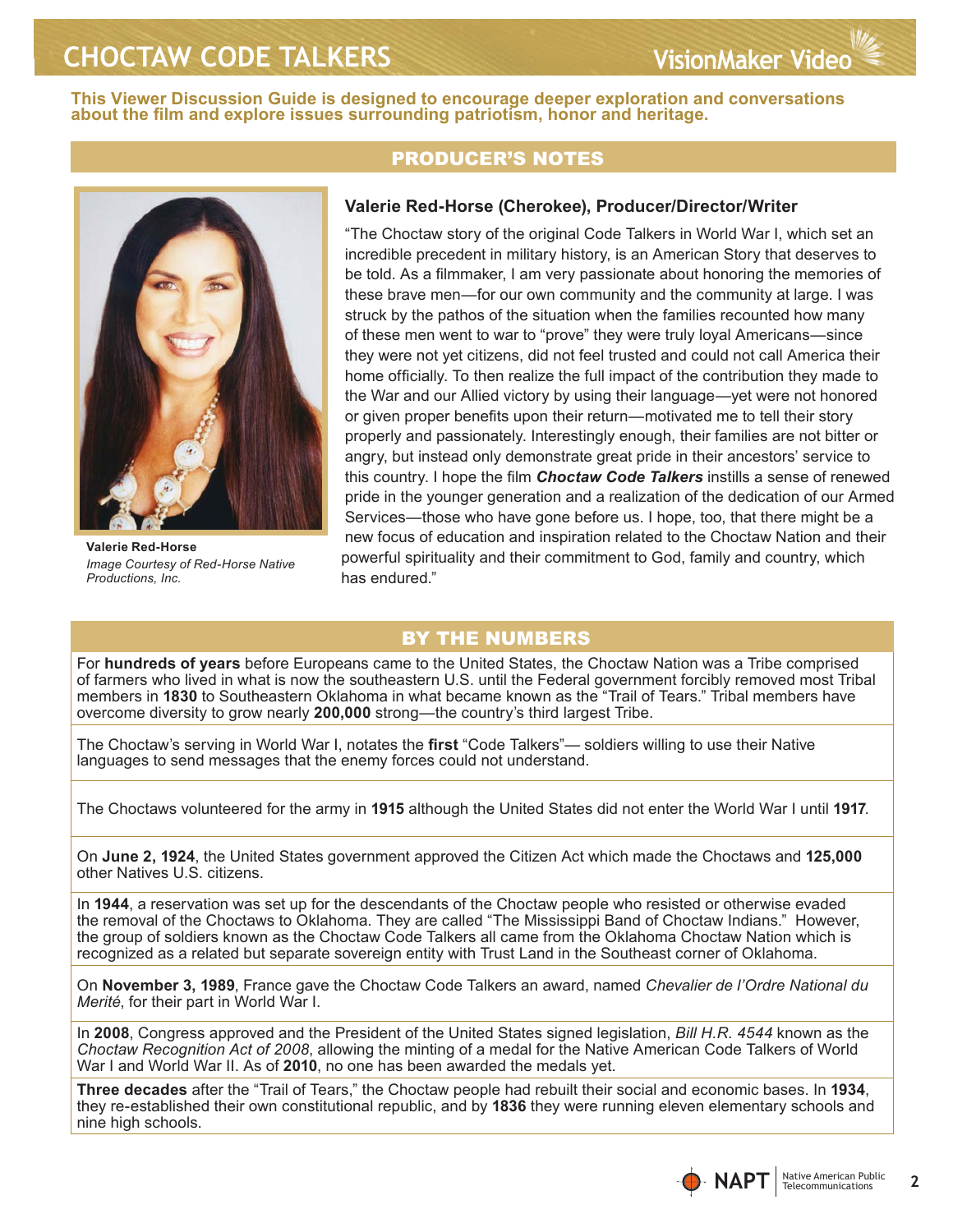### EXPLORING THE FACTS

- **1.** During the boarding school years, much effort was extended to erase the Native language of the children attending the schools. They were forced to learn and speak English. What do you think is the value of preserving these original languages? How does language influence identity?
- **2.** The Choctaw Code Talkers joined the military even though they were not yet considered "citizens" of the United States. How do you think these young men felt when asked—or volunteered—to fight for a country that did not claim them? What do you think motivated them?
- **3.** You can see and hear in the stories of the children and grandchildren of the Code Talkers that they are very proud of the role these Choctaw men had in winning World War I. This legacy of pride in our ancestors can play an important role in forming our identity. What do you know about your ancestors? What feats and actions did they perform in order to survive and create the next generation?
- **4.** The history of mankind on the planet is dotted with wars. A critical question we can—and should—ask is why do people make war on other people? What are your thoughts about this? When you consider the amount of resources and human lives taken (as reported in the film), do you think it was justified? What would you propose as a solution to war-making?
- **5.** Identity and belonging are key issues for all of us. We gain a sense of belonging when we participate in certain groups whether they are ethnic, religious or social. We can see in this film that many of the relatives of the original Choctaw Code Talkers are now of mixed blood, and yet they take their sense of identity from their Native blood. How do you identify yourself? What are the key beliefs, morals or ancestral lines help you to form your own identity?



**Bertram Bobb, relative of Choctaw Code Talkers Corporal James Edwards, Sr. and Private Mitchell Bobb.** *Image Courtesy of Bill Sheehy.* 

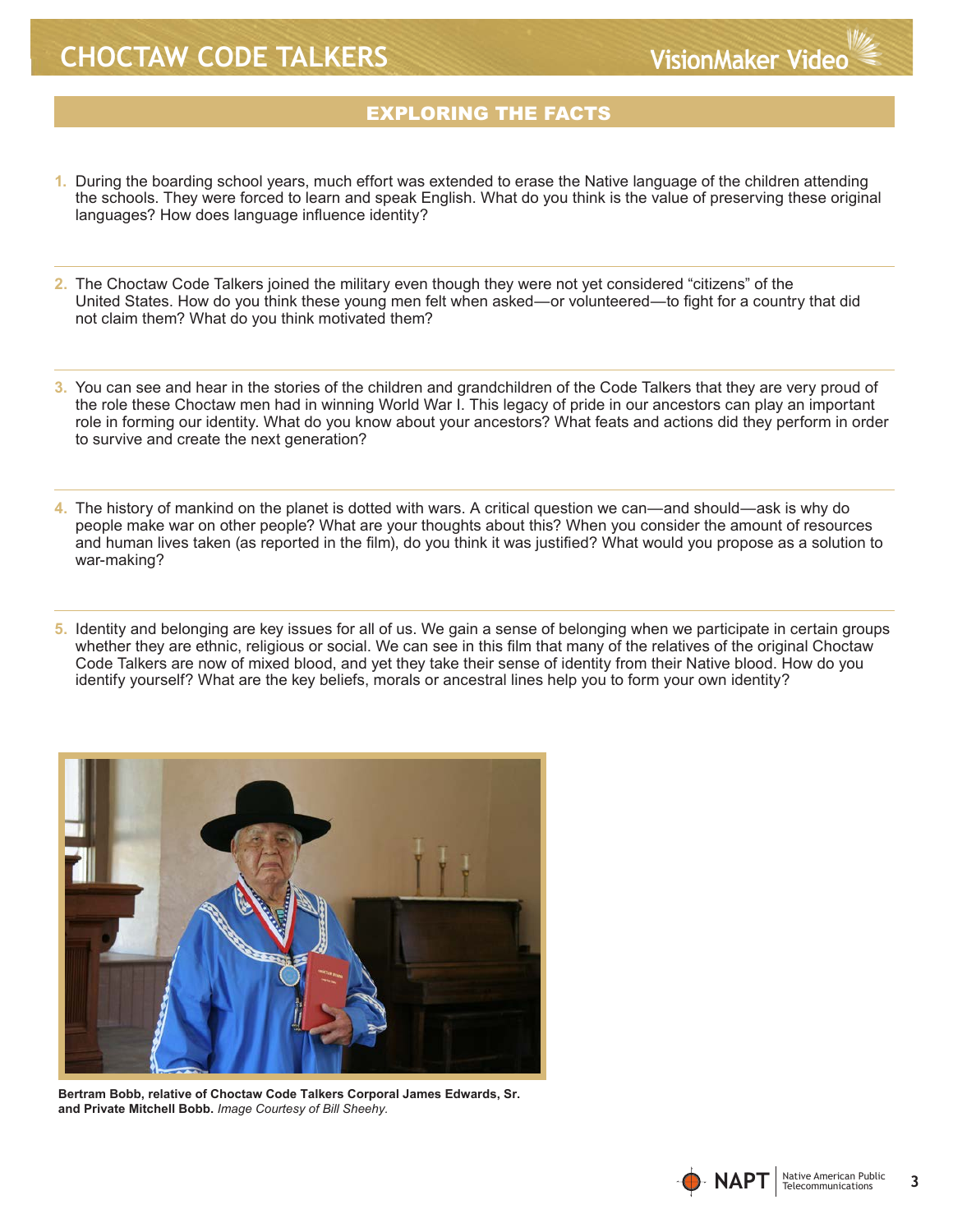### **IDEAS FOR ACTION**

- **1.** Read the long and disturbing story of the Choctaw removal, later dubbed as the "Trail of Tears and Death" available at http://choctawnation.com/history/choctaw-nation-history/trail-of-tears. When you have finished the reading consider what you would have done had your family been forced from your home and threatened with floods, starvation, sickness and blizzards.
- **2.** American culture is the result of major migration and immigration from all parts of the world. Like the "Trail of Tears" for the Choctaws, many were either removed or left due to War, poverty or hunger. If you were to trace the trail of your own ancestry back, where would that trail begin and end?
- **3.** You can see and hear in the stories of the children and grandchildren of the Code Talkers that they are very proud of the role these Choctaw men had in winning World War I. This legacy of pride in our ancestors can play an important role in forming our identity. What do you know about your ancestors? What feats and actions did they perform in order to survive and create the next generation?
- **4.** In the film we saw a great deal of old footage about how the soldiers on both sides fought in World War I. Much of this footage was shocking and painful to watch. Many of the Indian soldiers were boys. What was the average age of the German soldiers they were fighting? Conduct some research to find out.
- **5.** In your world, how do you define "enemy" and how do you define "friend"? Put both words at the top of a piece of paper and then write down any words that come to mind for each. When you have finished, look again and see what would have to happen for an enemy to become a friend? What action, knowledge, curiosity or understanding would you have to gain or what steps would you have to take in order to shift your personal experience?



**Image depicts the St. Mihiel Offensive Operations Map and American Expeditionary Forces move to St. Mihiel.** *Image Courtesy of National Archives.*